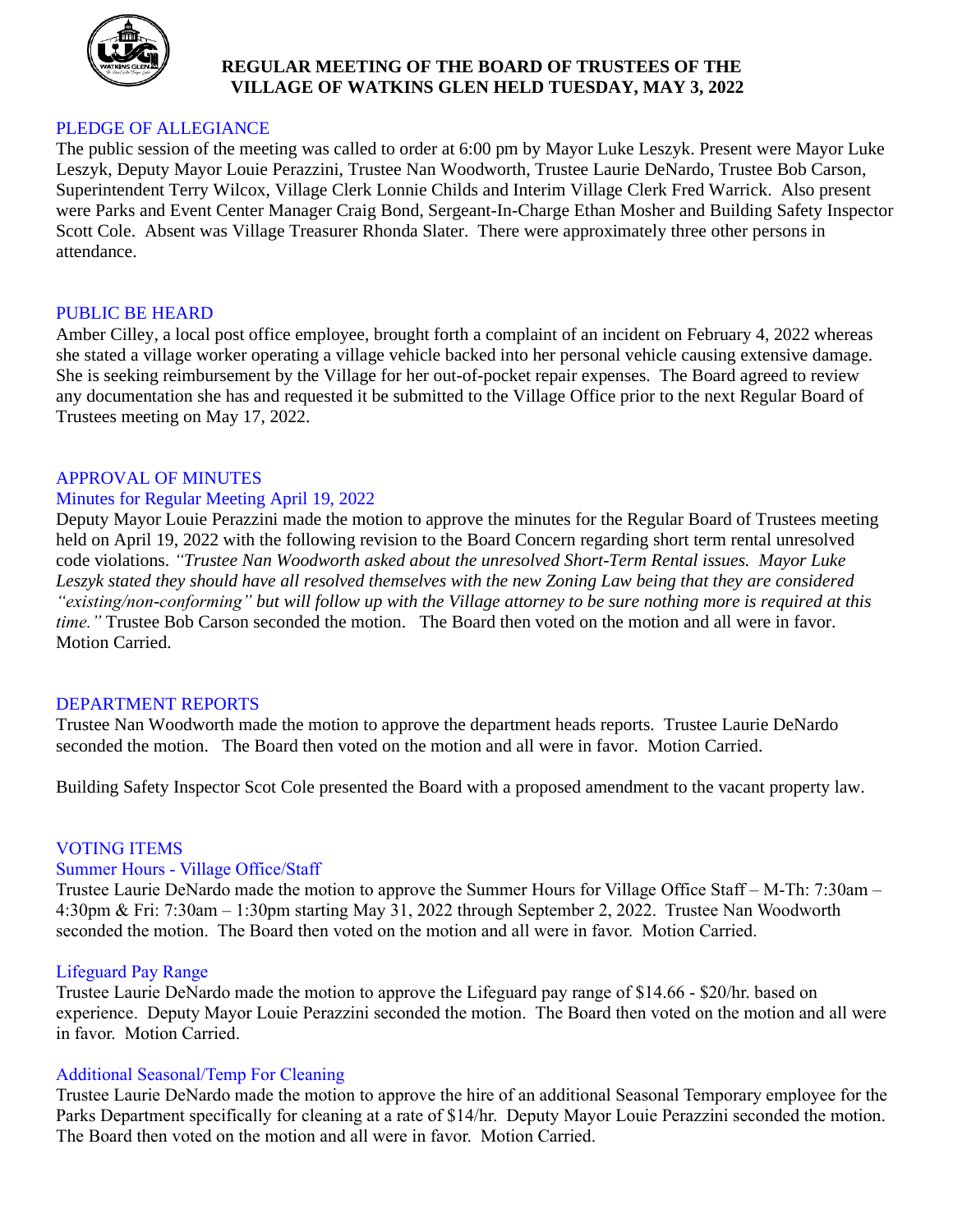### Parks & Recreation Coordinator Position

Trustee Nan Woodworth made the motion to approve to post the Parks & Recreation Coordinator position with a pay range of \$18 - \$20/hr. based on experience. Trustee Laurie DeNardo seconded the motion. The Board then voted on the motion and all were in favor. Motion Carried.

# Supervisor of Village Electric Department – Tom Ballard

Deputy Mayor Louie Perazzini made the motion to appoint Tom Ballard as Supervisor of Village Electric Department effective May 2, 2022 with a salary of \$82,000/yr. Trustee Bob Carson seconded the motion. The Board then voted on the motion and all were in favor. Motion Carried.

## Resolution – Environment Review Record for The Water System Improvements Project

Trustee Bob Carson made the motion to accept the following resolution. Trustee Nan Woodworth seconded the motion. The Board then voted on the motion and all were in favor. Motion Carried.

WHEREAS, the Village completed an Environmental Review under the National Environmental Policy Act of 1969 (NEPA) in December 2021 for the Water Systems Improvement Project. The Review concluded that the project would have no significant impact on the human environment. Therefore, an Environmental Impact Statement under NEPA was not required; and

WHEREAS, the Village was awarded a second grant from the Community Development Block Grant (CDBG) from the 2021 funding round (awarded in 2022) for a portion the previously reviewed Water Improvements Project; and

WHEREAS, pursuant to 24 CFR §58.47, due to these new circumstances the Village is required to update and reaffirm the prior findings of the Environmental Review Record (ERR); and

WHEREAS, the Village of Watkins Glen's engineering consultant, Larson Design Group, re-evaluated the findings of the completed 2021 Environmental Review Record, verified the project areas are unchanged, and found the original findings are still valid, therefore, no further publication of a Finding of No Significant Impact (FONSI) notice is required; and

WHEREAS, the Village of Watkins Glen's engineering consultant, Larson Design Group, updated the Environmental Review Record based on the re-affirmed findings; and

WHEREAS, the Village of Watkins Glen Board has received and reviewed the updated Environmental Review Record and all supporting documentation appended thereto;

NOW THEREFORE, BE IT RESOLVED, the Village of Watkins Glen Board reaffirms the findings of the updated Environmental Review Record for the Water Improvements Project; and,

BE IT FURTHER RESOLVED, that the Mayor of the Village of Watkins Glen is hereby authorized and empowered to complete and sign the Request for Release of Funds (RROF) and Certification for the proposed Action in accordance with the intent of this Resolution.

# Paving Proposal – Seneca Stone

Trustee Nan Woodworth made the motion to accept the proposal from Seneca Stone for paving of Village Streets in the amount of \$144,748, Municipal Parking Lot behind Jerlando's in the amount of \$18,726, and the 3<sup>rd</sup> Street Municipal Lot for \$13,661. Trustee Laurie DeNardo seconded the motion. The Board then voted on the motion and all were in favor. Motion Carried.

# Bi-Monthly Recycling – Cardinal Disposal

Trustee Bob Carson made the motion to accept the proposal from Cardinal Disposal for bi-monthly recycling in the amount of \$4,250/month. Deputy Mayor Louie Perazzini seconded the motion. The Board then voted on the motion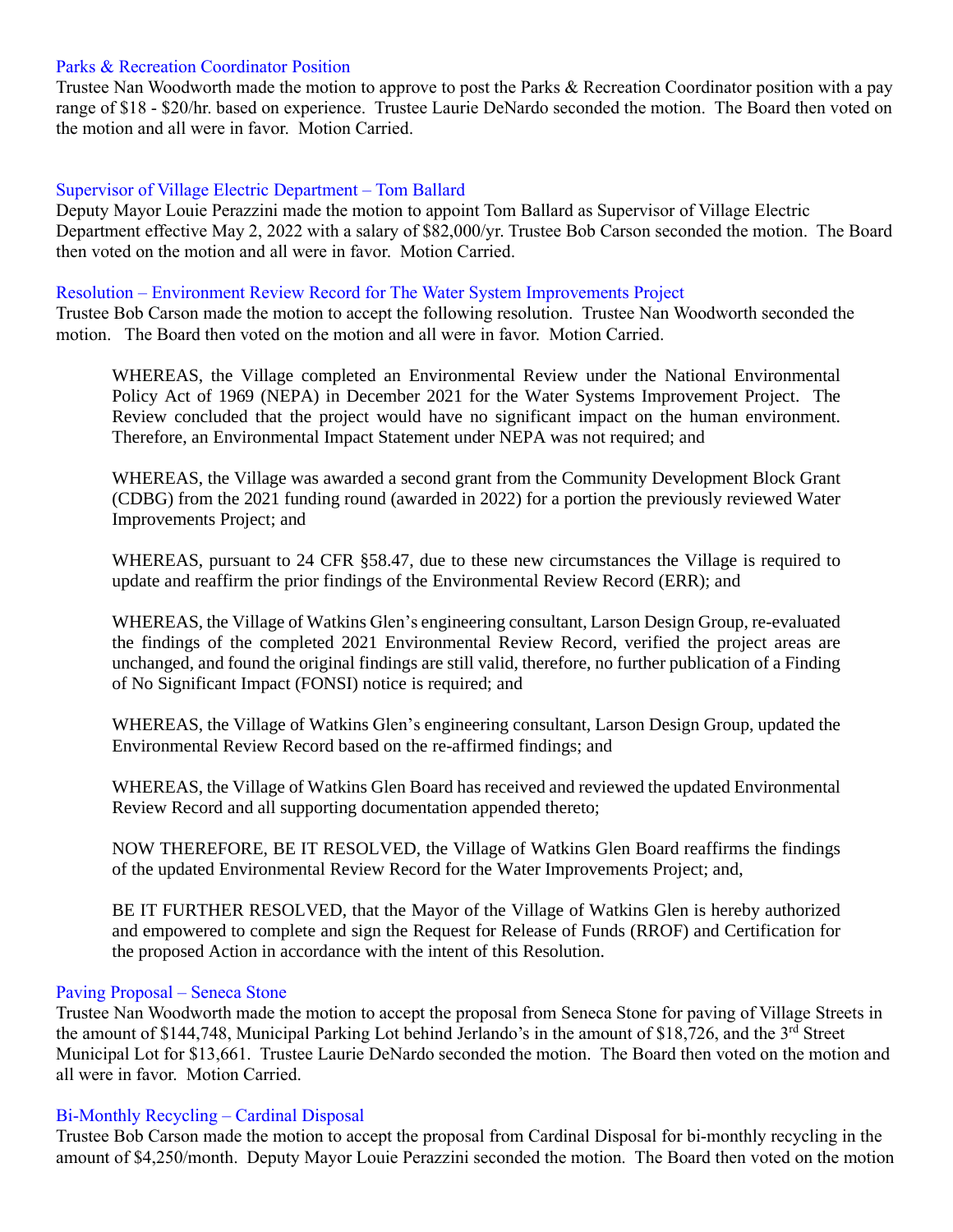## and all were in favor. Motion Carried.

## Right of Way Easement – 200 N. Glen (Thompson)

Trustee Laurie DeNardo made the motion to accept the right of way easement agreement for 200 N. Glen (Thompson) for the encroachment of their garage onto Partition Street. Trustee Bob Carson seconded the motion. The Board then voted on the motion and all were in favor. Motion Carried.

## Purchase - GP Jager for Filter Cloths & Hardware - CVWRF

Trustee Nan Woodworth made the motion to approve the purchase from GP Jager, Inc. (sole sourced manufacturer) for filter cloths and hardware for the CVWRF in the amount of \$39,108 pending JPC approval. Deputy Mayor Louie Perazzini seconded the motion. The Board then voted on the motion and all were in favor. Motion Carried.

### AUDIT

#### General Audit

Trustee Bob Carson made the motion to approve the general audit dated May 2, 2022 in the following amounts:

| General                            | \$30,778.60 | Sewer     | \$261.12    |
|------------------------------------|-------------|-----------|-------------|
| Electric                           | \$3,003.61  | Water     | \$9,308.45  |
| Joint Activity (CVWRF)             | \$5,934.98  | $LWRP$ #1 | \$20,447.78 |
| <b>DRI</b> Projects                | \$2,331.28  | LWRP#2    | \$7,632.34  |
| <b>OPRHP Parks Capital Project</b> | \$1,915.00  |           |             |

Trustee Laurie DeNardo seconded the motion. The Board then voted on the motion to approve and all were in favor. Motion Carried.

### Online Audit

Trustee Bob Carson made the motion to approve the online audit in the amount of \$1,002,640.22 for the Green County Bank interest and principal payment. Trustee Laurie DeNardo seconded the motion. The Board then voted on the motion to approve and all were in favor. Motion Carried.

### BOARD CONCERNS

#### Park Budget

Park and Event Center Manager Craig Bond brought a couple of concerns with his budget to the Board attention. They will review at a later time and finalize.

# Village Square  $-3<sup>rd</sup>$  Street Closure

Park and Event Center Manager Craig Bond updated the Board with plans to open the Village Square this season. He will continue to work out the details with the Watkins Glen Chamber Executive Director Nigar Hale.

### CDL Training for the Electric Department Lineworker Helper Employees

Trustee Laurie DeNardo made the motion to approve mandated CDL training for Lineworker Helper Jeff Heichel and Jared Hartman in the amount of \$650/ea. and additional one-on-one training at a rate of \$110/hr. if required. Deputy Mayor Louie Perazzini seconded the motion. The Board then voted on the motion and all were in favor. Motion Carried.

Fire Investigation Mock Trials Tabled.

# Dumpster Day – May 7<sup>th</sup>

Mayor Luke Leszyk reminded the Board that Dumpster Day will be held this Saturday, May 7, 2022 from 8am – Noon at the Shared Services Building behind Tops Market. A shredder truck will also be available this year.